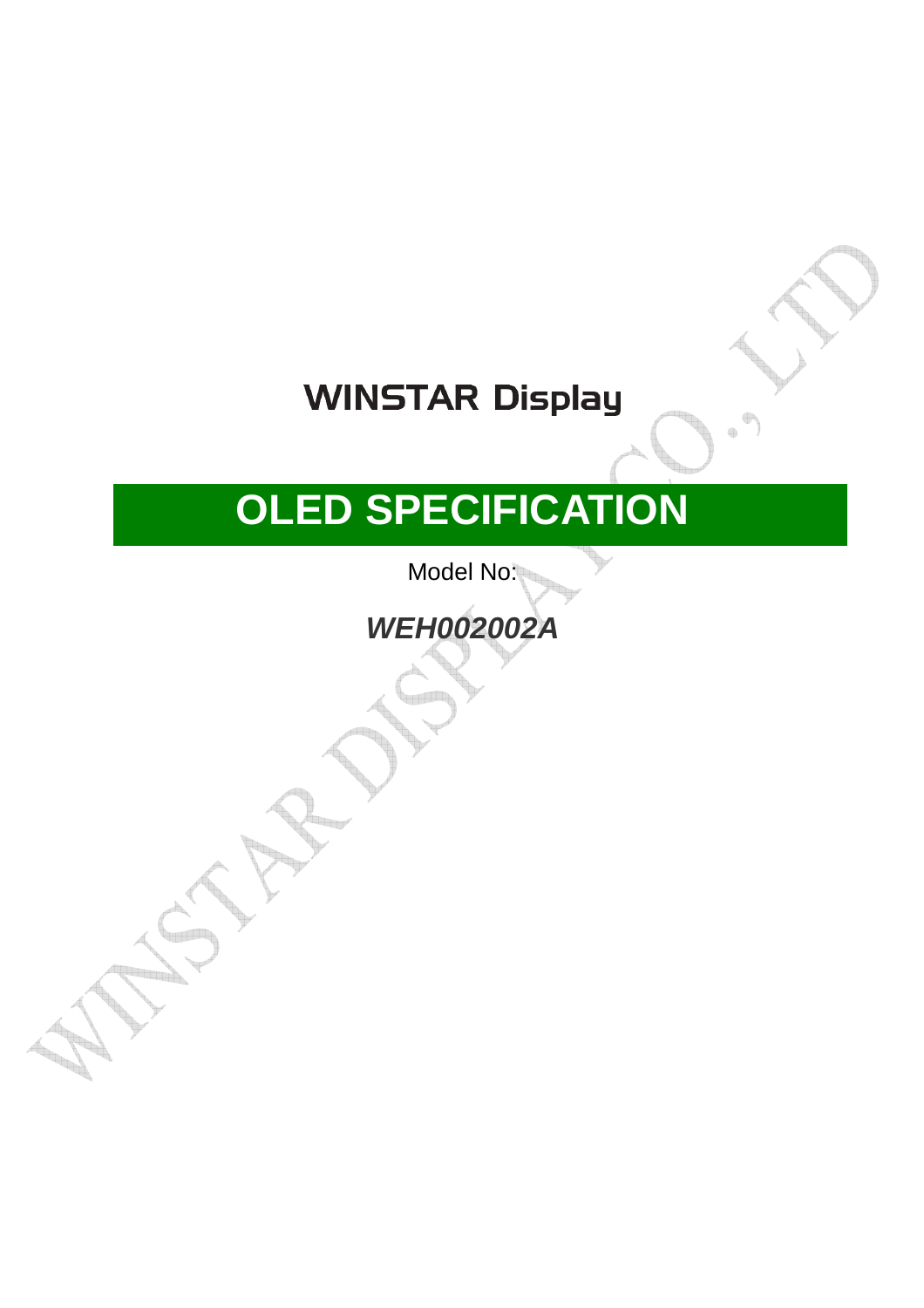### General Specification

| Item                  | <b>Dimension</b>               | <b>Unit</b> |  |  |  |
|-----------------------|--------------------------------|-------------|--|--|--|
| Number of Characters  | 20 Characters x 2 Lines        |             |  |  |  |
| Module dimension      | $116.0 \times 37.0 \times 9.8$ | mm          |  |  |  |
| View area             | 85.0 x 18.6                    | mm          |  |  |  |
| Active area           | 77.30 x 11.85                  | mm          |  |  |  |
| Dot size              | $0.60 \times 0.65$             | mm          |  |  |  |
| Dot pitch             | $0.65 \times 0.70$             | mm          |  |  |  |
| <b>Character size</b> | $3.20 \times 5.55$             | mm          |  |  |  |
| Character pitch       | $3.9 \times 6.3$               | mm          |  |  |  |
| Panel type            | OLED, Monochrome               |             |  |  |  |
| Duty                  | 1/16                           |             |  |  |  |
| IС                    | <b>WS0010-TX</b>               |             |  |  |  |
| Interface             | 6800, option 8080, SPI         |             |  |  |  |
| Size                  | 3.08 inch                      |             |  |  |  |

**11' WINSTAR** 

a province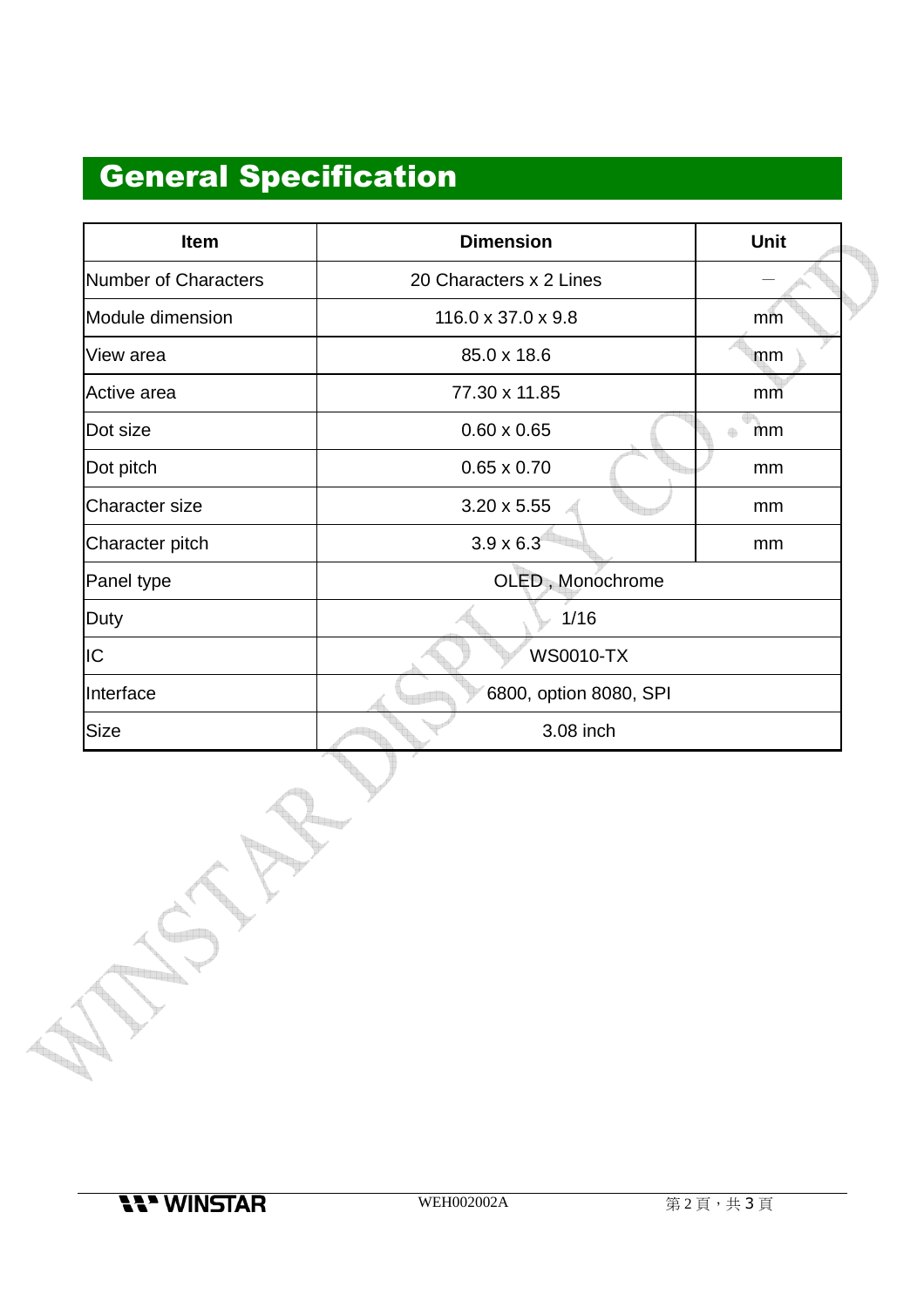#### Contour Drawing & Block Diagram



| PIN NO. | <b>SYMBOL</b>    |
|---------|------------------|
| 1       | Vss              |
| 2       | Vdd              |
| 3       | NC               |
| 4       | RS               |
| 5       | R/W              |
| 6       | E                |
| 7       | D <sub>B</sub> 0 |
| 8       | DB1              |
| 9       | DB <sub>2</sub>  |
| 10      | DB <sub>3</sub>  |
| 11      | DB <sub>4</sub>  |
| 12      | DB5              |
| 13      | DB <sub>6</sub>  |
| 14      | DB7              |
| 15      | NC               |
| 16      | NC               |

The non-specified tolerance of dimension is  $\pm 0.3$  mm.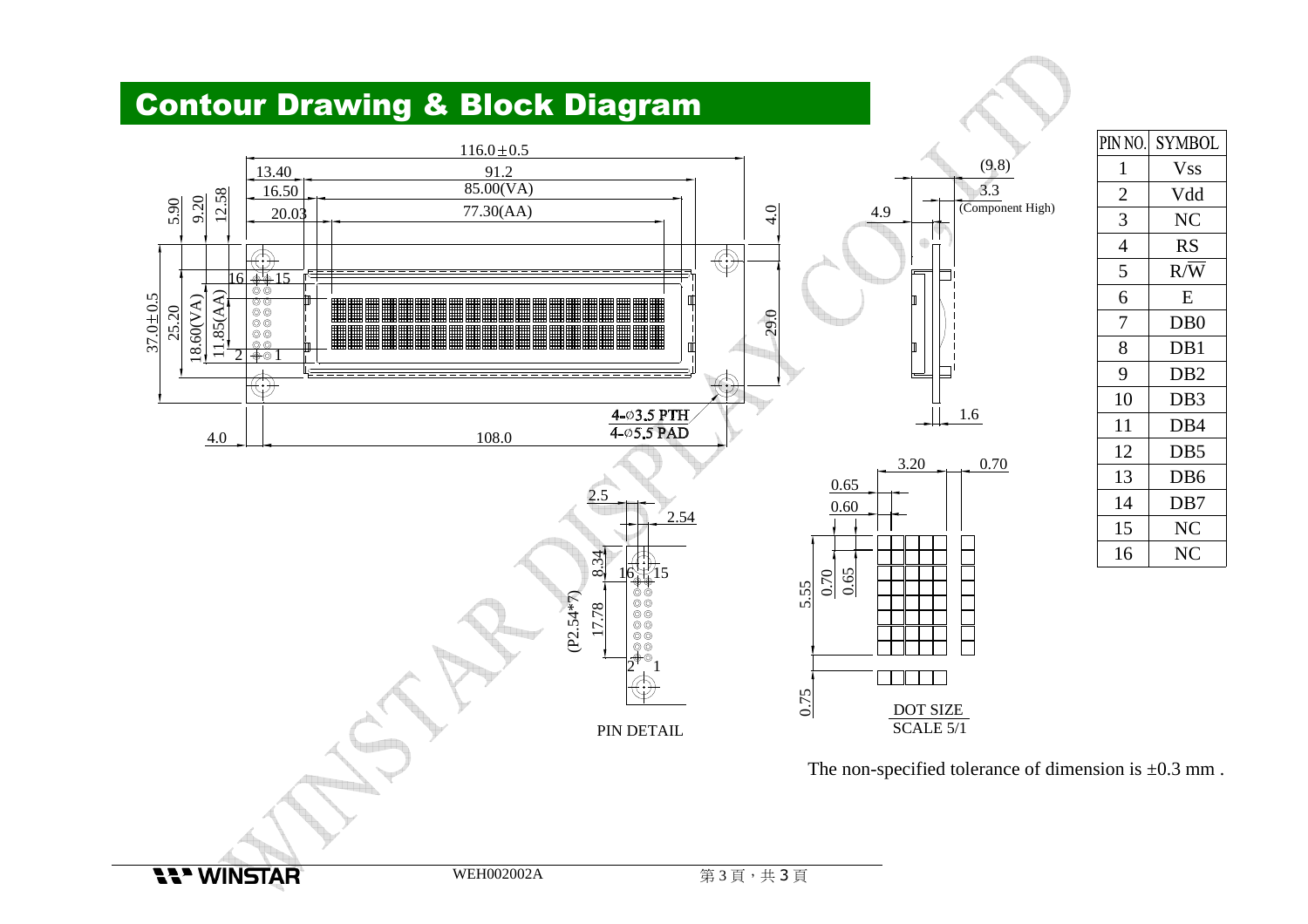#### Interface Pin Function

| Pin No.         | <b>Symbol</b>   | Level                | <b>Description</b>                       |
|-----------------|-----------------|----------------------|------------------------------------------|
| I1              | <b>VSS</b>      | 0V                   | Ground                                   |
| $\vert$ 2       | VDD             | 5.0V                 | Supply Voltage for logic                 |
| l3              | <b>NC</b>       |                      |                                          |
| <sup>4</sup>    | <b>RS</b>       | H/L                  | H: DATA, L: Instruction code             |
| 5               | <b>R/W</b>      | H/L                  | H: Read(Module→MPU) L: Write(MPU→Module) |
| 6               | E               | $H, H \rightarrow L$ | Chip enable signal                       |
| 17              | DB <sub>0</sub> | H/L                  | Data bit 0                               |
| 8               | DB <sub>1</sub> | H/L                  | Data bit 1                               |
| 9               | DB <sub>2</sub> | H/L                  | Data bit 2                               |
| 10              | DB <sub>3</sub> | H/L                  | Data bit 3                               |
| 11              | DB4             | H/L                  | Data bit 4                               |
| $\overline{12}$ | DB <sub>5</sub> | H/L                  | Data bit 5                               |
| 13              | DB <sub>6</sub> | H/L                  | Data bit 6                               |
| 14              | DB7             | H/L                  | Data bit 7                               |
| 15              | <b>NC</b>       |                      | No connect                               |
| 16              | <b>NC</b>       |                      | No connect                               |

**Partido**